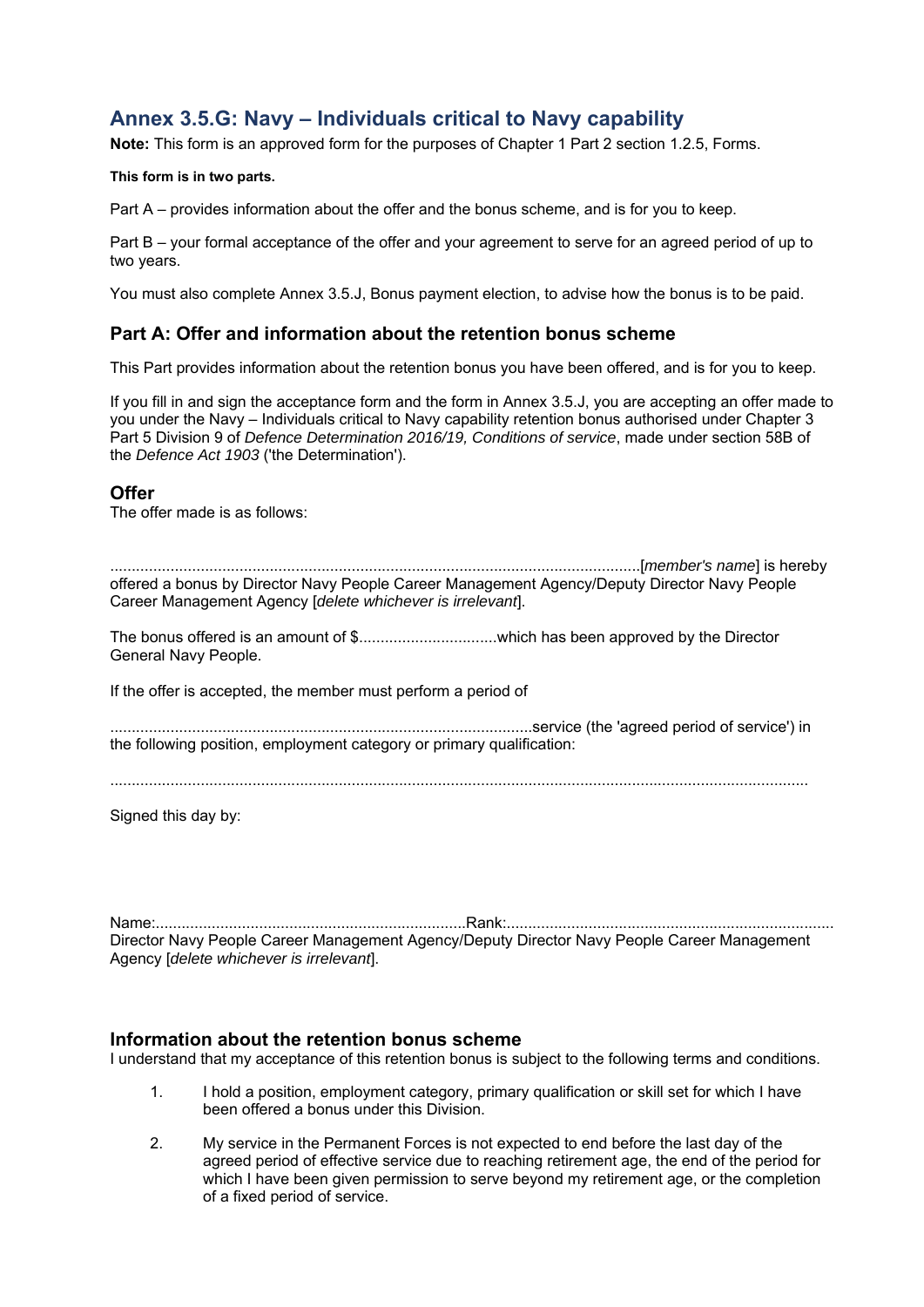- 3. On joining the scheme, I will be paid the amount of retention bonus that was offered to me.
- 4. If I accept the offer of a retention bonus under this Division, I must serve the period specified in the offer. This period is called my 'agreed period of effective service' and I must serve it in the position, employment category or primary qualification for which the bonus was offered to me.
- 5. If I leave the position, employment category or primary qualification for which the bonus was offered to me by Navy for a reason within my control, I may have to repay a part of the bonus.
- 6. I may not be asked to repay part of the bonus if I do not complete the agreed period of service for a reason beyond my control. Examples are if I transfer out of the trade, employment category or primary qualification I am in for Service reasons; my service is terminated because of redundancy or for medical reasons; or I die.
- 7. If I start to serve an undertaking for further service under Part 8 of the *Military Superannuation and Benefits Act 1991* (as preserved by item 4 of Schedule 4 of the *Defence Legislation Amendment Act (No. 1) 2005*) ('an MSBS undertaking') before I finish the retention bonus, I may not finish my agreed period of service for the retention bonus until after I have completed the MSBS undertaking.
- 8. If I start to serve a return of service (ROSO) or other undertaking for further service after I have accepted the offer of a retention bonus, I will have to complete my agreed period of service after I finish my ROSO or undertaking for further service.
- 9. I must also elect how the money is to be paid. It may be paid into my bank or superannuation accounts.

**See:** Annex 3.5.J, Bonus payment election

10. Effective service for the retention bonus is continuous full-time service for which salary is paid. Leave or other events may not be effective service and may reduce my amount of retention bonus. The table in subsection 3.5.70.3 of the Determination shows what counts as effective service.

**Note:** In the total workforce model, continuous full-time service may be described as service in Service category 6 or 7. A member who is in Service category 3, 4 or 5 who is also on Service option C is also on continuous full-time service. (This note is policy guidance.)

11. If I am already in another bonus scheme under the Determination, I may be paid out of that scheme on a pro rata basis or serve my agreed period of service under this bonus after I complete my service undertaking for the earlier bonus.

Full details of the completion bonus scheme are contained in Chapter 3 Part 5 Division 9 of *Defence Determination 2016/19, Conditions of service*.

This acceptance form, and the related parts of Defence Determination 2016/19, is the whole agreement between the Commonwealth and me about the nature of this scheme. It overrides any other prior understanding or agreement about the scheme. This would include, for instance, things I may have been told about the scheme or things I may have read elsewhere.

### **Privacy notice**

This information is being collected by the Department of Defence.

You may request access to or correction of personal information held about you in relation to this scheme by contacting the Defence Service Centre on 1800 333 362 or emailing dsc@defence.gov.au

If you have concerns about the handling of your personal information, you should raise your concerns with the Defence Service Centre in the first instance, or contact the Defence Privacy Officer at defence.privacy@defence.gov.au.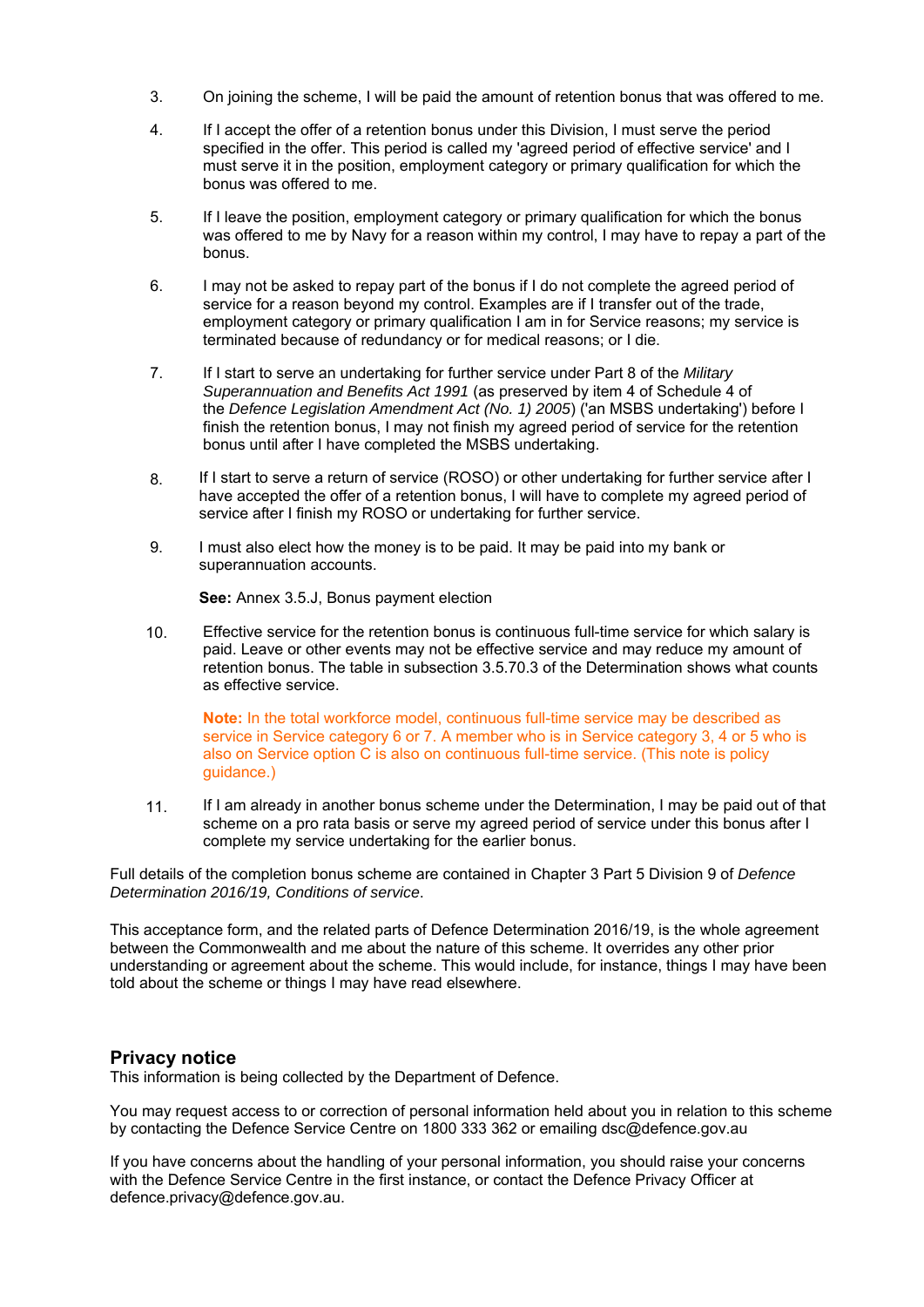Defence collects your personal information provided under this form for the primary purpose of assessing eligibility for a retention and completion benefit, and administering it. The Department of Defence may also use your personal information to conduct investigations or inquiries and to take administrative or disciplinary action relating to the making of false claims for the benefit.

Defence may disclose personal information about you relating to this scheme to ComSuper, the Commonwealth Superannuation Corporation, the Australian Taxation Office and Smartsalary.

Your information is collected under Chapter 3 Part 5 Division 9 of *Defence Determination 2016/19, Conditions of service.* You do not have to provide the information. However, if you do not provide the information, Defence will not be able to see if you are eligible for the benefit, or administer it.

Information disclosed to Smartsalary may be held on Smartsalary servers located in Japan and the United States of America.

Further information is provided in the Defence Privacy Policy, which is available on the internet at www.defence.gov.au/ComplaintResolution/privacy.asp. This contains information on how an individual may apply for access to their personal information and how an individual may apply to have their personal information amended. It also contains information for individuals on how to make a privacy complaint to Defence if they consider Defence may have breached the APPs.

## **Part B: Acceptance of offer and undertaking to serve an agreed period for a retention bonus**

|              | (Rank)           | (Last name)                                                                                                                                                                        | (Given name) |
|--------------|------------------|------------------------------------------------------------------------------------------------------------------------------------------------------------------------------------|--------------|
|              | (Service number) | (Employee ID)                                                                                                                                                                      |              |
|              |                  | accept the offer to join the Navy – Individuals critical to Navy capability retention bonus scheme.                                                                                |              |
|              |                  |                                                                                                                                                                                    |              |
| Reserve for: |                  | I agree to serve in the Permanent Navy/perform continuous full-time service as a member of the Navy                                                                                |              |
|              |                  |                                                                                                                                                                                    |              |
| apply):      |                  | in the following position/employment category/primary qualification (delete the descriptors that do not                                                                            |              |
|              |                  | I acknowledge that the provisions of Chapter 3 Part 5 Division 9 of Defence Determination<br>2016/19, Conditions of service ('the Determination'), have been brought to my notice. |              |
|              |                  | Note: In the total workforce model, the following arrangements apply.                                                                                                              |              |
| a.           |                  | In the total workforce model, a member of the Permanent Navy may be described as a<br>Navy member in Service category 6 or 7. (This note is policy guidance.)                      |              |
| b.           |                  | In the total workforce model, a member of the Navy Reserve on continuous full-time                                                                                                 |              |

option C. (This note is policy guidance.)

service may be described as a Navy member in Service category 3, 4 or 5 and Service